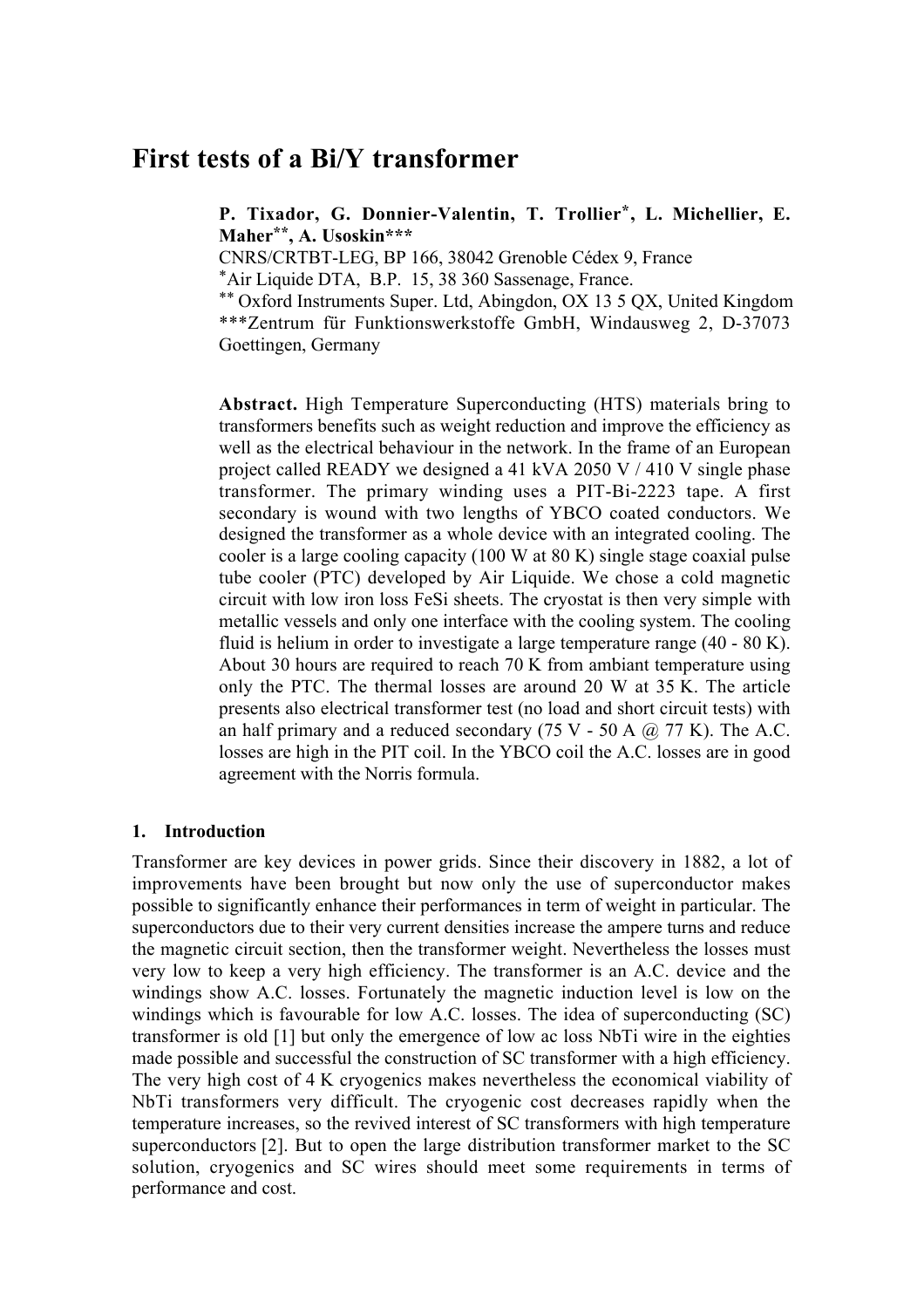# **2. READY project**

The READY project funded by the European Community aims to produce about 60 meter YBCO tape for a single-phase 41 kVA power transformer. This project has nine partners (academia and companies) ranging from material supplier to system integrators and end users. One objective was to promote the SC transformer by integrating its cryogenics. Since the YBCO tape is limited in length, only the secondary winding uses a coated conductor. The primary is wound with a more conventional PIT Bi-2223 tape.

# **3. Transformer general structure**

A transformer has a rather simple structure. It basically consists of a magnetic circuit and windings. The use of superconductors require their cooling. But when both the magnetic circuit and the windings are cooled, the cryogenic structure is also simple, the whole transformer is in a simple cryogenic vessel at the convenient temperature. Since the flux is confined in the transformer, the vessels can be metallic so a well known and mastered technique. The cooling of only the SC windings makes the cryogenic design more difficult. A three phase transformer requires three cryogenic vessels with a complex toroidal shape. They should use composite materials to avoid eddy current losses. These materials are more difficult to use in cryogenics compared to stainless steel. The porosity of the fibre materials sets some difficulties for long-term operation without pumping.

Nevertheless the iron losses of a cooled magnetic circuit must be multiplied by the refrigeration penalty ratio which depends on the temperature and the refrigeration system rating. For an operating temperature of 70 K the multiplying factor is about 15 to 30. This is the important penalty for the cold iron option. Low loss magnetic materials must be used in this case. Amorphous materials could be appropriate.

The choice of the magnetic circuit operating temperature will depend on the transformer purpose (optimization criteria, operating conditions, load factor, ...). To cut a long story short, the distribution transformers will preferably use a warm iron and the railway transformers a cold iron.

The READY experimental transformer was designed with a cold magnetic circuit for an easy interface with the cryocooler and a good cryogenic integration, one of the scope of the project. The iron losses are high all the more we should chose conventional iron sheet for availability reasons. The magnetic circuit uses low loss scratched (surface laser treatment) high induction grain oriented HiB FeSi 23/100 sheets.

## **4. READY transformer design**

The 41 kVA transformer was designed with the READY specifications that is 60 m coated conductor with an operating current of 100  $A_{r,m,s}$  (141  $A_{max}$ ). This length is low taking into account the rating and the current. Since we chose a cold iron, we optimized the transformer to get the lowest cold losses (iron and A.C. winding losses). The primary and secondary are interlaced in order to reduce the magnetic field on the conductors for low A.C. losses. If the primary, instead of being between two half secondaries, is beside the primary the magnetic field is multiplied by two. The specific iron losses of the FeSi HiB laminations were measured at 77 K to get the accurate value for the design. The iron losses increase only slightly at 77 K compare to room temperature.

The main parameter are in table 1. This table gathers also two other designs without the 60 m specification, but optimized one for minimum losses and the other for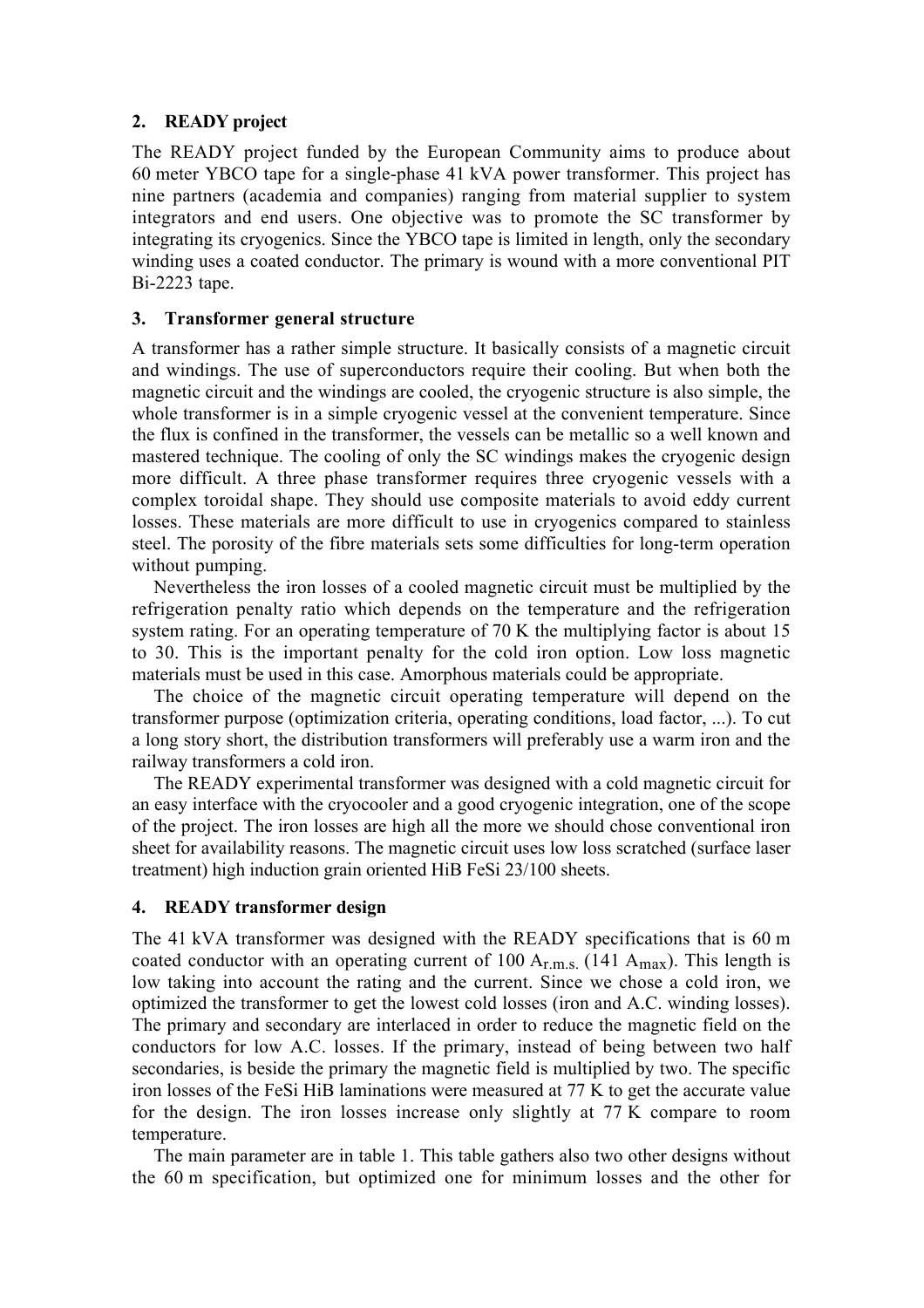minimum weight. These two designs led to the same superconductor length and A.C. losses. The absence of length constraint reduces the losses by a factor 5 or the iron weight by a factor 2.5 in function of the design criterion.

Table 1 shows the advantage in terms of A.C. losses of coated conductors compared to PIT tapes all the more the Ni substrate iron losses contribute to 60 % of the conductor losses. The low A.C. losses are linked to the small thickness of the YBaCuO layer  $(1 \mu m)$ . The major losses of the READY transformer are the iron losses.

| Quantity                                                | Fixed SC length                                          | Minimum losses   | Minimum weight |
|---------------------------------------------------------|----------------------------------------------------------|------------------|----------------|
| Capacity / Operating temperature<br>Primary / Secondary | 41 kVA - 50 Hz / 77 K<br>$2050$ V - 20 A / 410 V - 100 A |                  |                |
| Core                                                    | HiB scratched FeSi lamination                            |                  |                |
| Flux density                                            | $1.46$ T                                                 | $0.72 \text{ T}$ | 1.5T           |
| Weight / Losses                                         | 72 kg / 50 W                                             | 75 kg / 10 W     | 29 kg / 20 W   |
| A.C. losses: primary/secondary                          | 3 W / 0.18 W                                             | 8 W / 0.51 W     | 8 W / 0.51 W   |
| Secondary length                                        | 59 m                                                     | $160 \text{ m}$  | 160 m          |
| Short-circuit reactance                                 | $0.75 \%$                                                | $2\%$            | $2\%$          |

**Table 1.** Parameters of 41 kVA single phase transformers.

## **5. Cryogenic design and test**

Figure 1 shows the cryogenic design. The cold source is a single stage coaxial Pulsed Tube Cryocooler (PTC) specialy developed by Air Liquide and CEA/SBT [3] for easy integration. Figure 2 gives its cold power in function of the cold head with a 6.5 kW helium 50 Hz compressor. Its cold head is screwed on a copper flange where the upper part of the magnetic circuit is glued. The iron and the windings are in a vessel, filled with helium or nitrogen. A larger temperature range can be investigated with helium which is easier to manage too. This vessel is inside a vacuum vessel. The copper flange is supported by a composite material tube. The PTC is so freely fixed on the external flange to avoid any stress on it. A thermal shield surrounds the windings inside the vessel. It reduces the temperature rise on the conductors at the coil extremities when the cooling is performed by helium gas. The thermal shield consists in isolated copper wires thermally connected to the copper flange. This configuration reduces the eddy currents in copper since it is very close to the windings. With a copper shield thickness of 2 mm the SC conductor temperature is reduced nearly by 4 K. A higher thickness does not bring further temperature reduction. The electrical (current leads, voltage taps), instrumentation (platinum sensors) and fluid connections are made through two exits (tubes). The temperature sensors are connected to a data acquisition unit linked to a microcomputer. This processes the data, regularly stores them and displays them on a screen.

The operating temperature is given by the balance between the PTC power and the total losses. Higher temperatures can be regulated thank to a heating resistance on the copper flange. Using the design data, the operating temperature should be about 65 K on the coils (59 K on the PTC cold head). Lower temperatures can be reached by decreasing the voltage. The iron losses are nearly proportional to the square of the voltage and they are a major contribution to the total losses. Temperatures lower than 50 K should be reached by operating at half of the rated voltage.

On the outside, the transformer is a cylinder. It has to be connected to a helium compressor for the cooling. Its cryogenic use is very easy, just plug and start the compressor as well the valve on the PTC. The cryogenic integration and transparency for the user were two scopes of the project.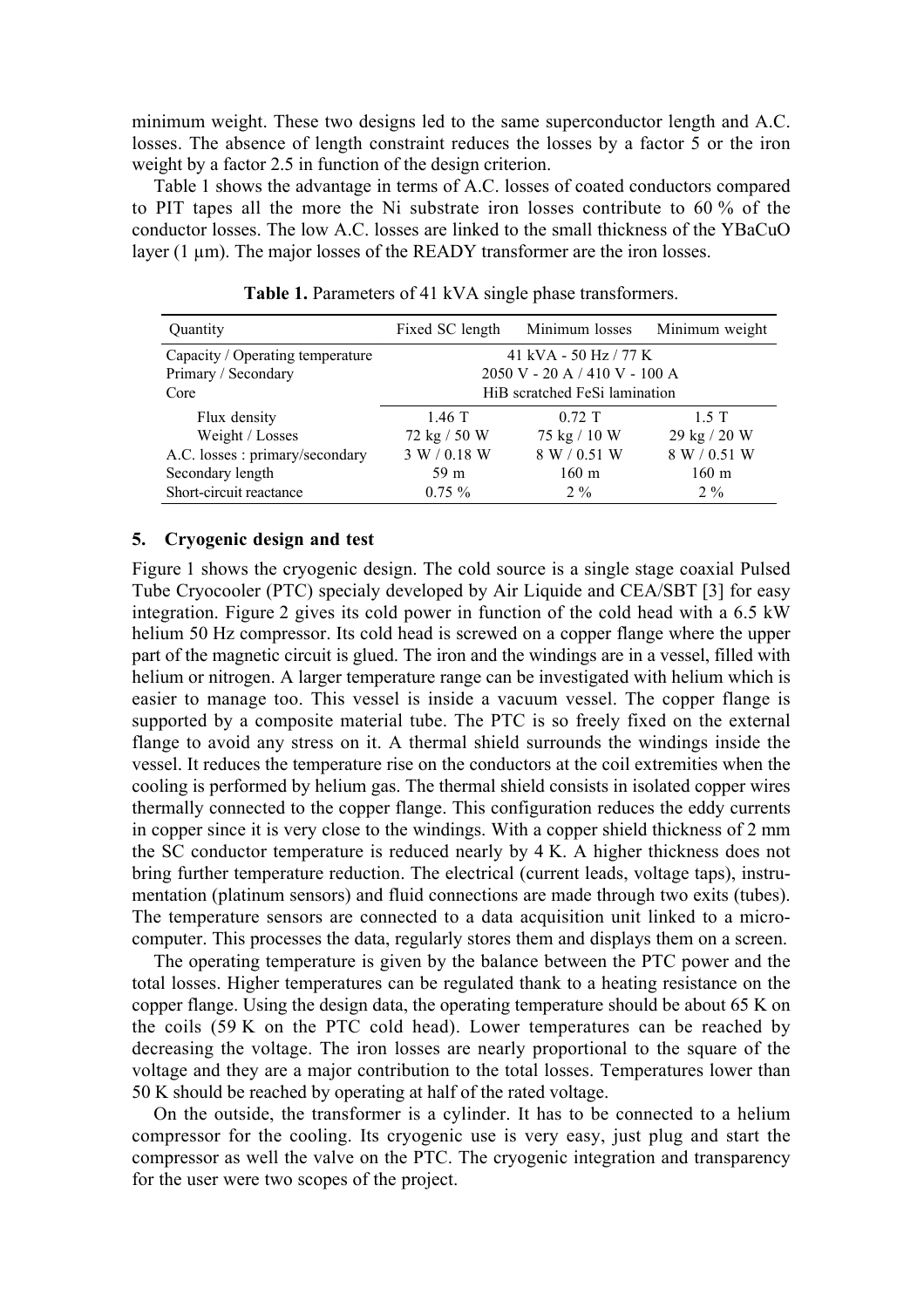

**Figure 1.** General transformer skeleton diagram and transformer picture.





**Figure 2.** Cold power versus temperature of the Air Liquide TGP.

Figure 3 shows the cooling down of the transformer after the PTC starting. One and an half day is necessary to reach the minimum temperatures.



**Figure 3.** Different temperatures during the cooling down.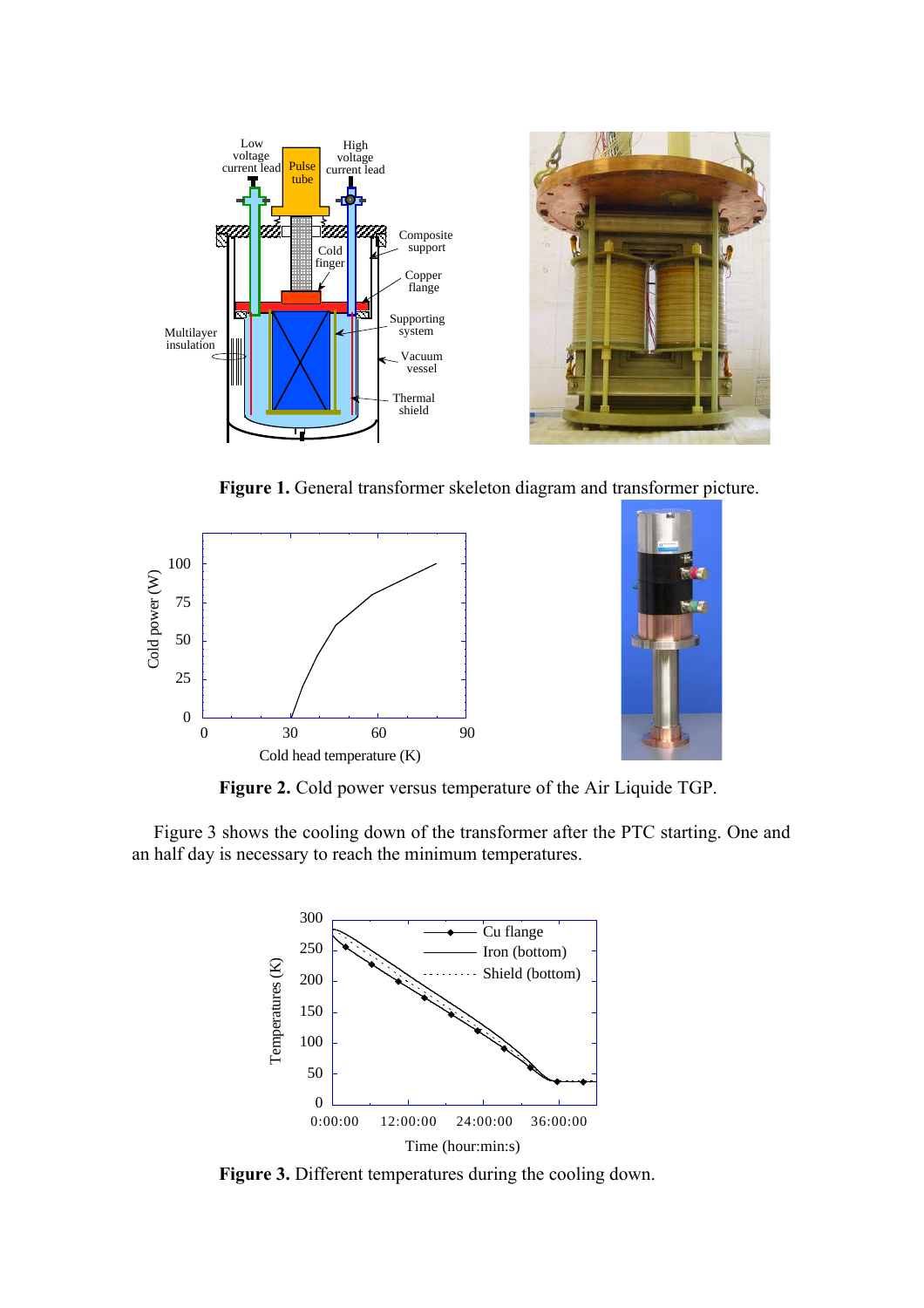From the minimum temperature and the PTC characteristics the total thermal losses are about 20 W. It is rather high but for this experimental transformer there are more current leads than strictly necessary and there bring losses. The two exits could be better optimized in term of losses too.

#### **6. Superconducting windings**

The two primary coils are wound with each about 160 meters of Bi PIT non isolated tape  $(3.6 \times 0.22 \text{ mm}^2)$  from Vacuumschmelze GmbH. An isolating wire wound simultaneously isolates the turns between them and a Kapton $\mathbb{R}$  foil isolates the layers between them. The coils have 9 layers and the total number of series turns is 333, a little higher than designed. The critical performances of the tape are also lower than the hypothesis taken for the design. The critical currents for the coils 1 and 2 are 19.3 A and 18.5 A in self field condition at 77 K (100  $\mu$ V/m criterion). The 50 Hz A.C. losses of both coils alone were also measured. They are rather high due to the transverse field component at the extremities of the solenoids. The losses increase about as the square of the current. For coil 2 the 50 Hz A.C. losses are 10 W for a current of 16  $A_{r,m,s}$ . One coil does not operate properly after the first tests, it shows an abnormal heating at one extremity. The reasons are not clear, short circuit turns, PIT tape damage, ...

The production of high performance long length coated conductors is very difficult and it takes a long time to perfecting the elaboration process. READY partner succeed to elaborate reduced length samples with high critical current density [4, 5] but it was not possible in the project time scale to get long length conductors. So it was decided to obtain coated conductors from C&C Technologies [6] which produce high quality coated conductors with lengths of ten or so meters. Due to the conductor high cost in the present development stage, two lengths of around 7.5 m have been used for the secondary. Table 2 gives some characteristics of the used coated conductors. Two single layer coils have been built on the same composite material cylinder (see fig. 5 after).

Figure 4 shows the ac losses of a coated conductor secondary coil at 77 K. Since it is a single layer coil with a space between the turns, the operation is close to self field conditions. These measurements are indeed in good agreement with the Norris formula [7] (elliptic assumption).



**Figure 4.** A.C. losses versus transport current for a secondary coil at 77 K.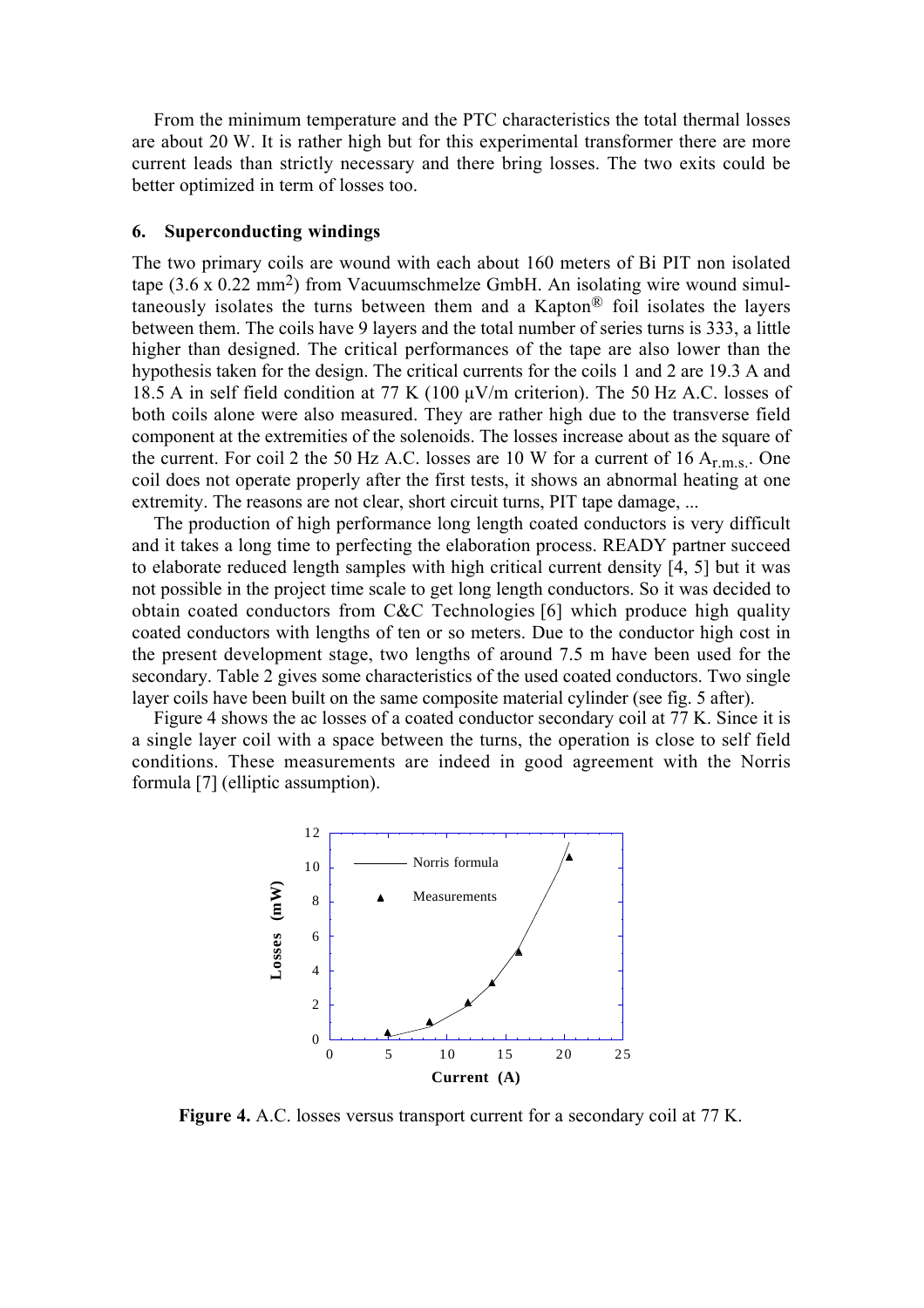**Table 2.** Characteristics of the YBCO Coated Conductor (C&C Technologies).

| Width                                        | 4 mm        |
|----------------------------------------------|-------------|
| Thichnesses: - Substrate                     | $100 \mu m$ |
| - YBaCuO                                     | $1.6 \mu m$ |
| - Shunt $(Au)$                               | $0.3 \mu m$ |
| Ic $(100 \text{ }\mu\text{V/m}$ ; 77 K, 0 T) | $>$ 70 A    |

# **7. First electrical tests**

The first electrical test on the READY transformer were performed in very special conditions. We used only the safe primary winding and the rated voltage for the primary is then 1025 V, instead of the planned 2050V. The secondary are the two YBCO coils connected in series.

Due to the lack of time in the final READY phase, the two available YBCO secondary coils were not placed around the BSCCO primary on the same magnetic column but on the other magnetic column as shown in figure 5. In this configuration, the magnetic coupling between the primary and secondary is not good so that the shortcircuit inductance is very high. Furthermore the Ampere turn compensation is not performed on the windings and the leakage magnetic fields are high, leading to eddy current losses in any conducting part.



Figure 5. View of the transformer with the C-C windings (on the left) and the PIT tape winding (on the right).

The transformer has suffered the two classical transformer tests : open and shortcircuit tests. All the tests have been carried out at the grid frequency, that is 50 Hz. The voltages and currents are given in rms value, not in maximum value (1.414 times higher).

#### *7.1 Open circuit test*

In this test the secondary windings are not loaded. This test makes it possible to measure the magnetic circuit losses, the no-load (magnetizing) current and the voltage ratio. This test has been carried out at only one temperature (45 K).

Figure 6 gives the losses and the current as a function of the voltage. This curve shows a good agreement between the measurements and the theoretical iron loss calculations from the short sample data. At the rated operation the no-load losses are 48 W.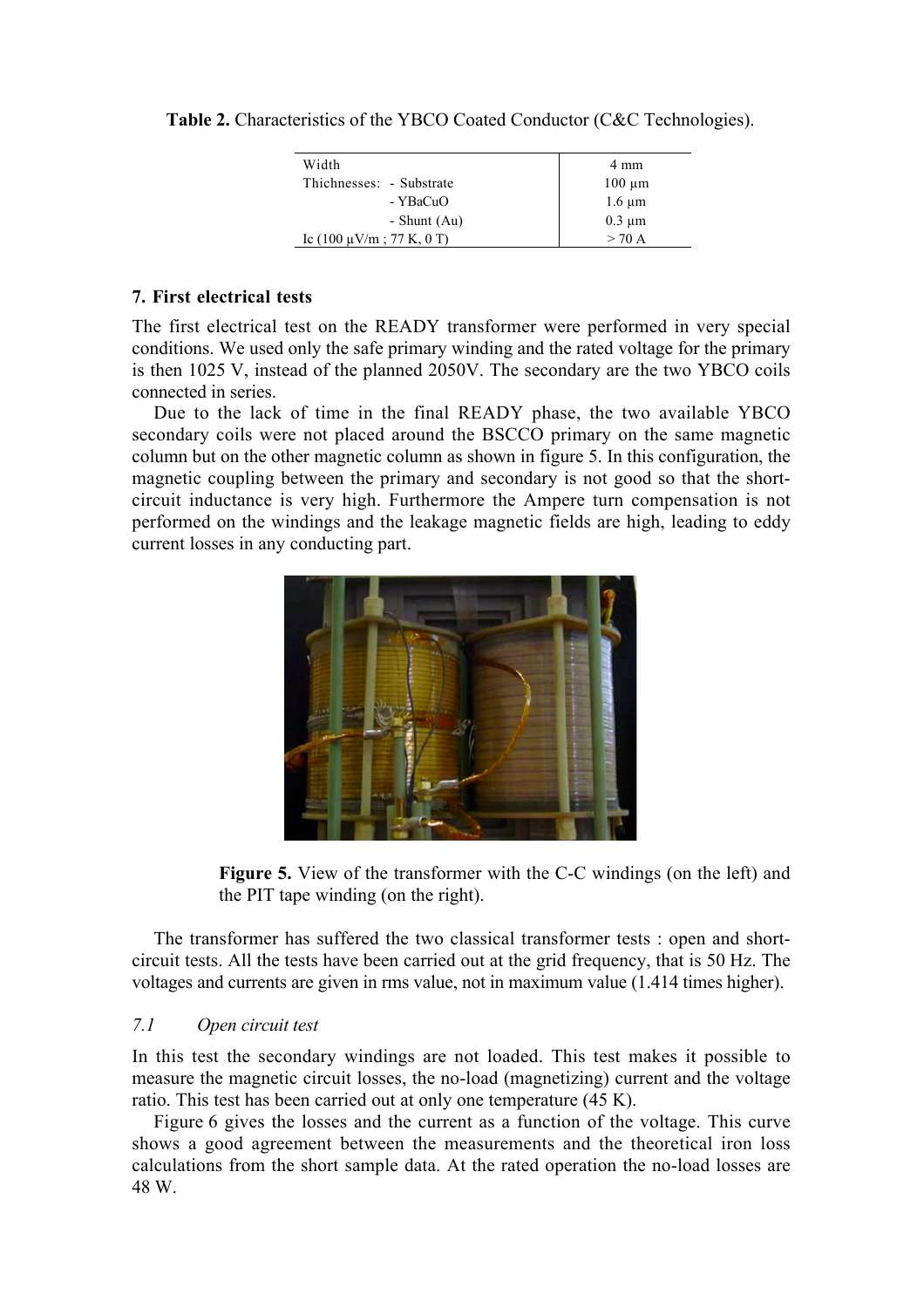

**Figure 6.** No-load losses and current versus primary voltage.

The no load current nearly increases linearly since the operating magnetic induction is low, under 1.5 T at rated voltage. The saturation bend can be nevertheless observed for the last points. The no-load current at the rated voltage is less than 0.4 % of the rated current. In the normal configuration, with the two primary coils, the no-load current would be half (ie. 0.2 %). This very low value is due to the low operating field and the magnetic circuit quality, in particular the lamination joints.

## *7.2 Short-circuit test*

In this test the two secondary coils are connected in series and short-circuited at room temperature. The short circuit tests have been carried out for two temperatures : 45 K and 65 K.

Figure 7a shows the short-circuit secondary current as a function of the primary voltage for the two temperatures. Figure 7b gives the secondary current as a function of the primary current for both temperatures. The slope (12.41) is the inverse of the transformation ratio  $(m_1 + m_2)$  (12.35) since the no load current is negligible.



**Figure 7.** Short-circuit test for two temperatures. 7a. Short-circuit secondary current versus primary voltage. 7b. Short-circuit secondary current versus primary current.

At 45 K and 65 K, the coated conductor coils have carried respectively 99 A and 85 A (maximum values).